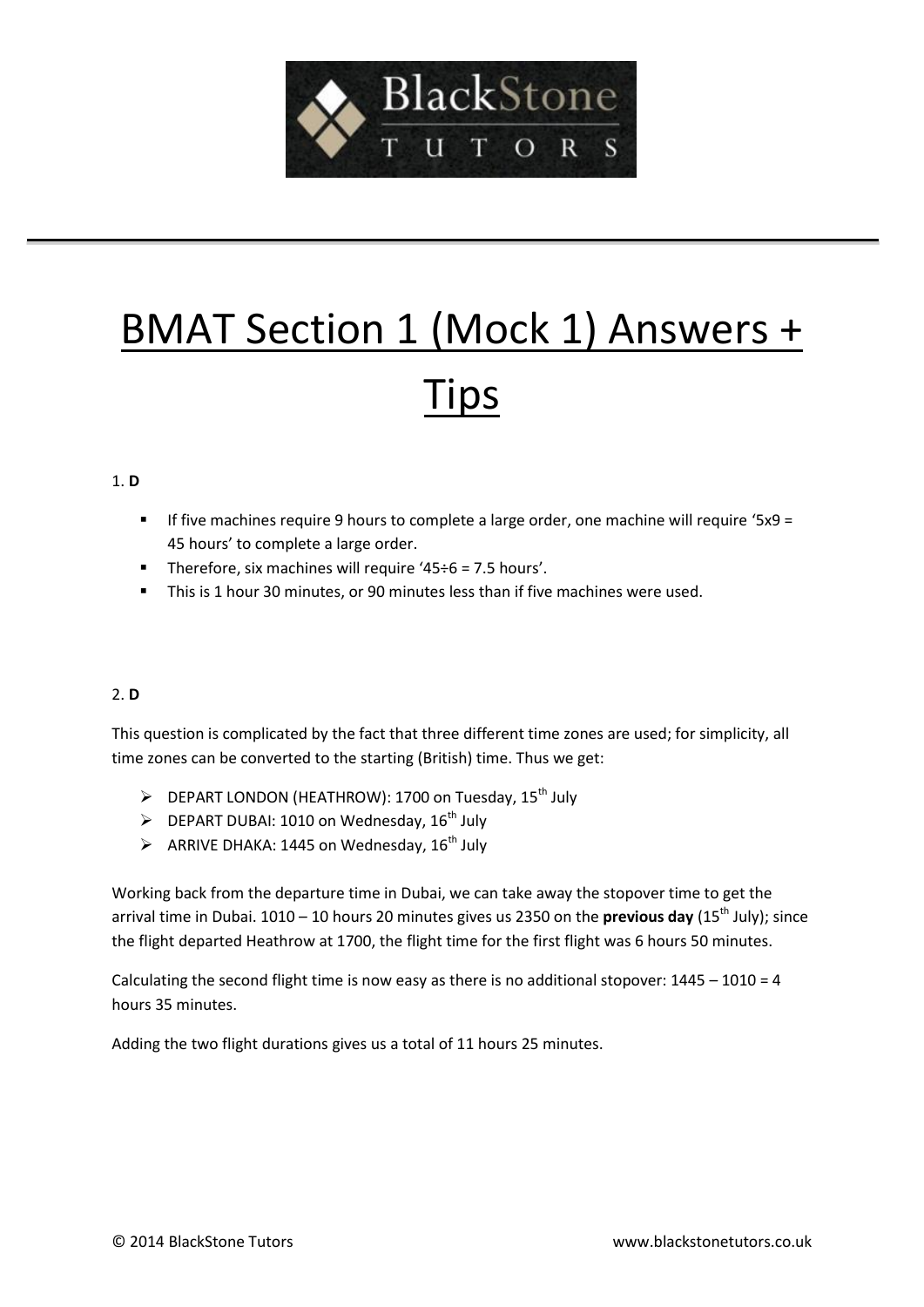A good way to think about a **conclusion** of an argument is that the correct statement makes sense as a concluding sentence if 'therefore' is put before it. Using this, we can see that:

- $\triangleright$  'A' and 'D' are not conclusions, but reasons supporting the argument.
- $\triangleright$  'E' is a conclusion that does not relate to the line of the argument.
- $\triangleright$  'B' could be a supporting conclusion pointing to the virtues of keeping the cervical vaccination scheme, but it is 'C' that captures the main thrust of the argument – that the programme should be continued.
- $\triangleright$  If we think of 'C' as the conclusion, 'A' and 'D' fit neatly as supporting reasons.

## 4. **C**

Answering this question involves setting up simultaneous equations for each person's work. If the normal rate is x and the overtime rate is y:

**James:** 30x + 10y = 700 **Henry:**  $20x + 5y = 425 \rightarrow 40x + 10y = 850$ 

*Eliminating y produces the following:* 

$$
10x = 150,
$$
  

$$
x = 15.
$$

*Inserting this value of x into James' equation gives:*

$$
(30 \times 15) + 10y = 700
$$
  

$$
450 + 10y = 700
$$
  

$$
10y = 250
$$
  

$$
y = 25
$$

#### 5. **D**

- An **assumption** is always unstated; therefore A and B cannot be correct.
- $\triangleright$  Option C is not stated however neither is it implied by the text.
- $\triangleright$  Option D is correct because this unstated assumption provides a link between the two stated points in the argument.
- $\triangleright$  Option E is also unstated, however no suggestion of this assumption is made in the text; regulations are said to reduce future crises, not shadow banks directly.

#### 3. **C**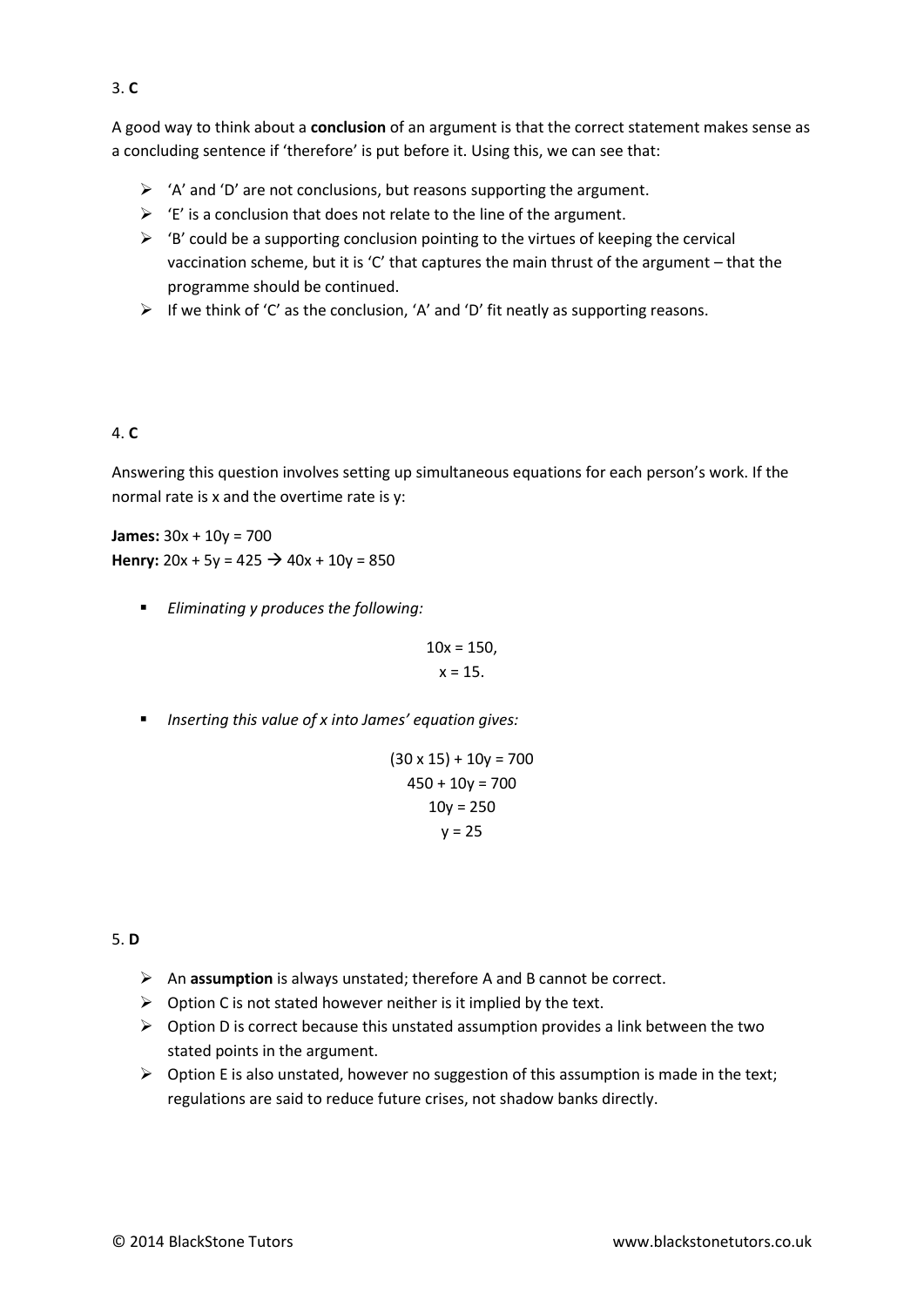- The company charges a £50 flat fee per minibus plus £2 per passenger.
- De needs two minibuses for these 44 passengers, and hence pays £100 in minibus charges.
- He also needs to pay £2 per passenger, but Darren can drive the second minibus so is not charged as a passenger.
- Therefore he pays a total of '£100 (two minibuses) + £86 (43 passengers) = £186'.

## 7. **D**

The **flaw** here is called a false dichotomy, where the solution to a particular issue (taking good photographs) is restricted to limited options (expensive camera equipment or photography lessons). This makes it seem as if there are no other ways of producing good photographs other than the two options offered. If we realise these other options that are available for taking good photographs, the argument falls down.

- 'A' may be true, but does not ruin the argument because, for instance, buying an expensive camera will not get rid of these problems, and it will still be an inappropriate solution for most people.
- 'B' is incorrect because there is never a generalisation about all photographers as it mentions 'many people' and 'most people', which is not all-encompassing.
- 'C' could even be thought of as a valid conflation because expensive camera equipment tends to be sophisticated, but the argument does not fall down because of this.
- 'E' is in a similar vein to the correct answer, but it talks about the problems rather than the solutions, and in any case the passage does not restrict the problems to the two offered as it talks about these as the 'most common problems'.

# 8. **E**

- 'A' is incorrect as no comment is made about children of other backgrounds.
- 'B' is incorrect as there may be high numbers of asthmatics who do not experience breathing difficulties; the statistic does not confirm or refute this.
- 'C' is incorrect as the effect of any changes cannot be inferred from this statistic as Asthma has not reliably been proven as the cause of these breathing difficulties – there may be some factor which causes both problems.
- **Therefore 'E' is the correct choice.**

6. **E**